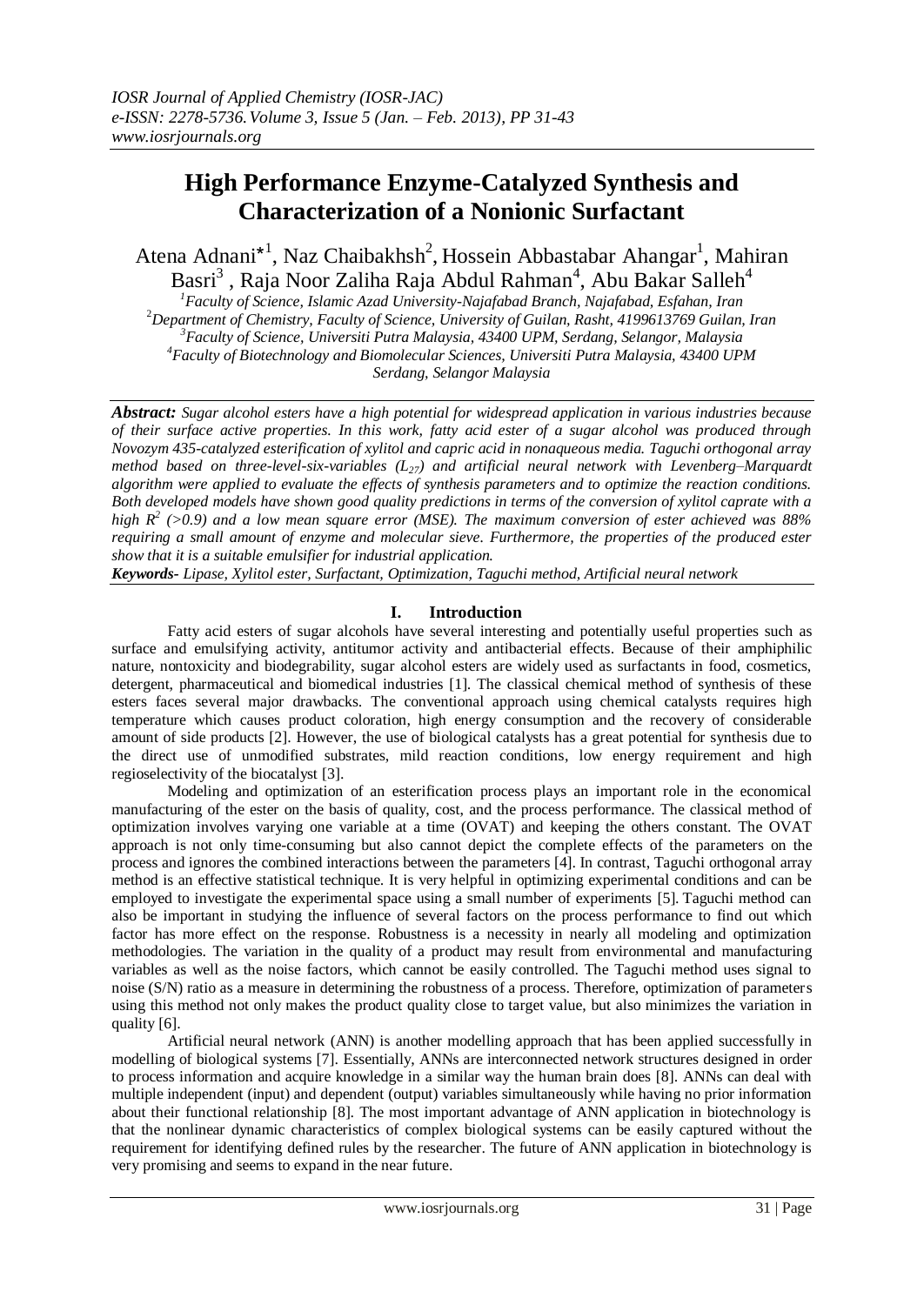In the present study, Taguchi orthogonal array and ANN analyses of enzymatic synthesis of xylitol caprate has been carried out using the commercial immobilized lipase, Novozym 435. The effects of six reaction parameters (temperature, time, substrate molar ratio, amount of enzyme, amount of molecular sieve and amount of solvent) on the substrate conversion were evaluated and the process conditions were optimized. Some physicochemical characteristics of the produced surfactant were also determined for its potential industrial application.

### **2.1. Materials**

### **II. Materials and Methods**

Novozym 435 (*Candida antarctica* lipase B immobilized on macroporous resin, specific activity of 10,000 PLU/g) was purchased from Novo Nordisk A/S (Bagsvaered, Denmark). The acyl donor was capric acid (C10) (Merck, Germany). The acyl acceptor was xylitol (Aldrich, USA). Hexane, tert-butanol (t-BuOH), ethanol (EtOH), acetone, sulfuric acid and sodium hydroxide were purchased from Merck, Germany. Molecular sieve  $(3\text{\AA})$ , bead, 4-8 mesh, K<sub>n</sub>Na<sub>12</sub>-n  $[(AlO<sub>2</sub>)<sub>12</sub> (SiO<sub>2</sub>)<sub>12</sub>].xH<sub>2</sub>O]$  was used as water adsorbent (Aldrich, USA). Chloroform, methanol, acetic acid and n-decan were obtained from Merck, Germany. α–Naphtol was obtained from Aldrich, USA. Kieselgel 60 TLC plastic sheets were purchased from Merck, Germany.

### **2.2. Esterification Reaction**

Different molar ratios of capric acid to xylitol and various amounts of molecular sieve were mixed in 50 ml flasks. Specified amounts of hexane were added as the solvent. Different amounts of enzyme were subsequently added. The reaction was performed on the reflux system at 200 rpm agitation speed on a magnetic stirrer (C-MAG HS7) at different time periods and temperatures. The selection of hexane as solvent was based on the prior research [9] in which using lipase resulted in a high reaction yield in the synthesis of sugar polyol esters. Novozym 435 was selected as the catalyst after preliminarily screening of three commercial immobilized enzymes including Novozym 435, Lipozyme RMIM and Lipozyme TLIM, whereby employing Novozym 435 led to the highest percentage conversion.

### **2.3. Analysis and Characterization**

The esterification reaction was terminated by adding 5 ml of t-BuOH: EtOH: acetone (5:5:5  $v/v/v$ ) and filtration of the enzyme. The remaining free acid in the reaction mixture was determined by titration with 0.1 M NaOH in the presence of phenolphthalein and using the pH meter model EUTECH (end point of capric acid = 9.8). Control for each reaction mixture (without enzyme) was treated the same way as the reaction samples. All experiments were performed in triplicate. The amount of free acid in the reaction mixture and control was specified and the percentage of conversion was defined as the ratio of converted acid in the reaction mixture to total amount of acid used in the reaction (Equation 1) [10].

% Conversion =  $(1 - A/B) \times 100$  (1)

A= moles of the acid in the reaction mixture

 $B =$  initial moles of the acid

 Xylitol ester formation was confirmed by thin layer chromatography using chloroform/methanol/acetic acid/water (80:15:8:2 v/v/v/v) solvent system. Compounds were revealed by spraying the silicagel plate with  $\alpha$ – naphtol solution (1.5 g of α–naphtol was dissolved in 51 ml of EtOH and then 4 mL of water and 6.5 mL of sulfuric acid 18 M was added). The products (black spots) were obtained by carbonization at 105 °C [11]. Further identification of ester was carried out by FT-IR (Perkin Elmer, model 1650) and gas chromatography/mass spectroscopy (GC-MS) on a Shimadzu (model GC 17A; model MS QP5050A, Tokyo, Japan) instrument equipped with a non polar column (fused silica capillary column SGE BPXS, 30 m×0.25 mm ID $\times$ 0.25 μm thickness).

## **2.4. Purification of the Product**

For purification of the diester (the major product of esterification), after termination of the reaction, the enzyme, molecular sieve and unreacted xylitol were filtered. The filtrate consisting of capric acid and xylitol esters was extracted by aqueous NaOH (0.1M) and hexane in a 100 ml separatory funnel. The organic layer was washed five times with aqueous NaOH and hexane and then dried over Na<sub>2</sub>SO<sub>4</sub>. The solvent was evaporated thereafter and the residue was chromatographed on Silica gel 60 eluted by a mixture of chloroform and methanol (20:1 v/v). The structure of the purified diester was characterized using <sup>1</sup>H-NMR and <sup>13</sup>C-NMR spectroscopy. NMR spectra were recorded on JEOL 400MHz FTNMR Spectrometer in CDCl<sub>3</sub> using tetramethylsilane (TMS) as the internal standard.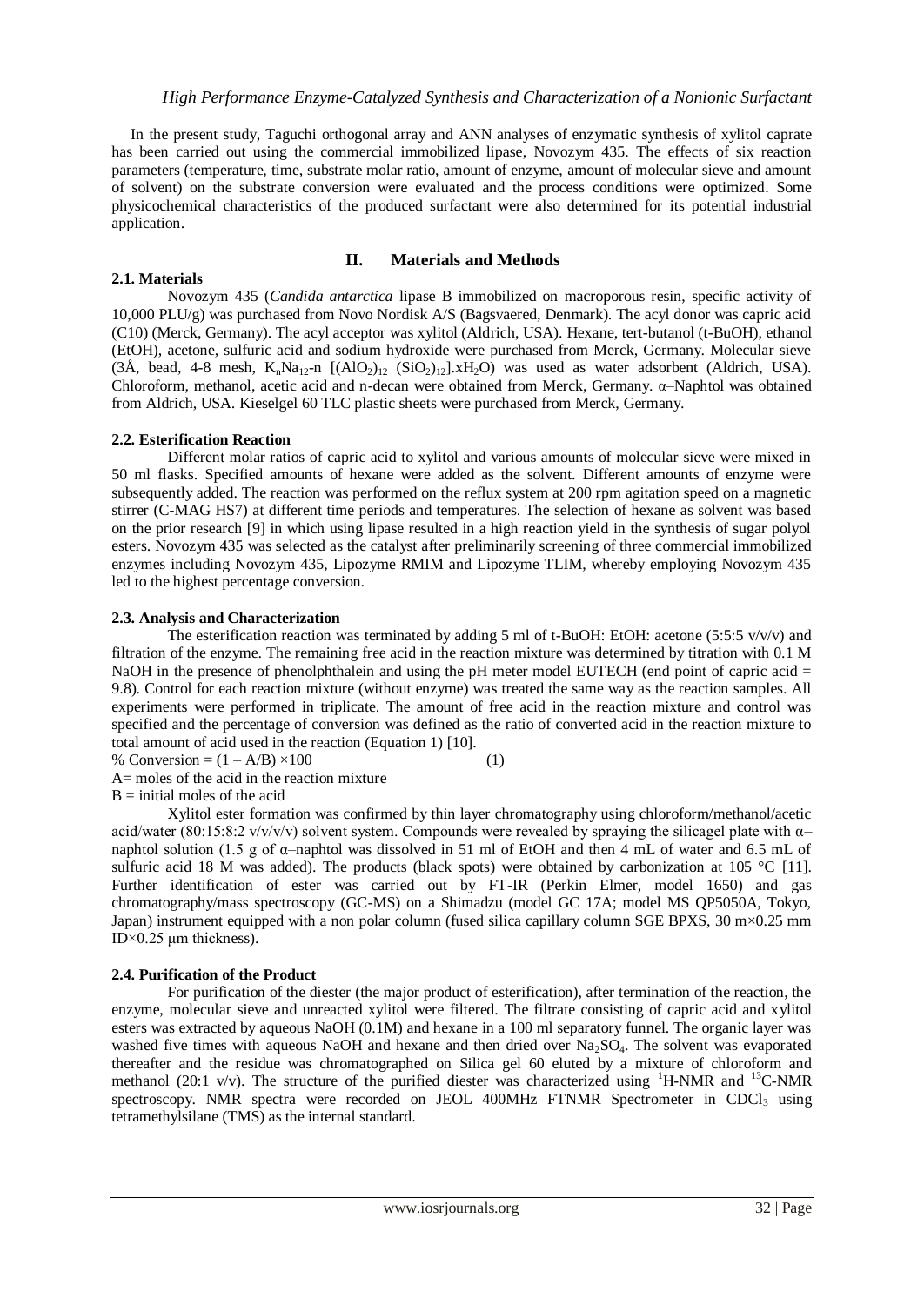### **2.5. Taguchi Orthogonal Array Experimental Design**

Taguchi has created orthogonal arrays (OAs) to decrease experimental error and to increase the effectiveness and reproducibility of the experiments [5]. By this method, complete parameter space can be studied with minimum number of experiments. The analysis of variance (ANOVA) was applied to determine which parameter is statistically significant. The effective factors are recognized with the statistically significant influence and important effects. A software package of Design Expert, version 6.07 (State-Ease Inc., Statistic made Easy Minneapolis, MN, USA) was used for regression and graphical analysis of the obtained data. A sixfactor, three-level orthogonal array design was considered for the synthesis of xylitol ester in this study, leading to a set of 27 experiments  $(L_{27})$ . The variables and their levels for the xylitol ester synthesis were reaction time (7-24 h), temperature (30-60  $^{\circ}$ C), substrate molar ratio, xylitol: fatty acid, (0.33-1.00), enzyme amount (0.05-0.30 g), molecular sieve amount (1-4 g), amount of solvent (10-30 ml) obtained based on the preliminary experiments by the conventional one-variable optimization approach. This six strategy factors are shown by letters (A-F). Each parameter is represented by a column in the orthogonal array, whereby 6 parameter combinations are available, thus only 27 experiments are required to study the entire experimental space using  $L_{27}$  orthogonal array.

 The signal to noise ratio (S/N) is a measure of the sensitivity of quality related to the uncontrollable factors (error) in the experiment. Higher S/N ratio is always desirable that will result in smaller product variance around the target value. By using Taguchi's S/N ratio, the response mean and variation are assessed simultaneously. The S/N ratio is calculated from the following equation [12]:

$$
S'_{N} = -10 \log \left( \frac{1}{n} \sum_{i=1}^{n} \frac{1}{y_i^2} \right) \tag{2}
$$

where n is the total number of experiments in the orthogonal array and y is the observed data (conversion). Table 1 shows the design matrix with the actual and predicted conversions and average S/N ratio for 27 trial conditions. With the ANOVA and S/N analysis, optimal arrangement of the process parameters would be predicted by combining the factors levels that have the highest main effect value. Finally, a confirmation experiment was carried out to verify the optimal conditions predicted by Taguchi analysis.

| Run no.                  | $\mathbf A$             | $\, {\bf B}$   | $\bf C$                 | $\mathbf D$    | ${\bf E}$      | A yntor captate con version<br>$\mathbf F$ | <b>Actual</b> | <b>Predicted</b> | $\mathbf{S}/\mathbf{N}$ |
|--------------------------|-------------------------|----------------|-------------------------|----------------|----------------|--------------------------------------------|---------------|------------------|-------------------------|
|                          |                         |                |                         |                |                |                                            | conversion    | conversion       | ratio                   |
|                          |                         |                |                         |                |                |                                            | (%)           | (%)              | (actual)                |
| 1                        | $\overline{2}$          | $\overline{2}$ | 3                       |                | 1              | $\overline{c}$                             | 69.33         | 72.36            | 36.82                   |
|                          | 3                       | $\overline{c}$ | 1                       | $\overline{c}$ | 1              | $\overline{\mathbf{c}}$                    | 87.50         | 95.06            | 38.84                   |
| $\frac{2}{3}$            | $\overline{c}$          | 3              | 1                       |                | $\overline{c}$ | $\,1$                                      | 58.27         | 58.54            | 35.31                   |
| $\overline{\mathcal{L}}$ | 3                       | $\mathbf{2}$   | 1                       | 1              | 3              | $\mathbf{1}$                               | 70.19         | 66.15            | 36.93                   |
| 5                        | $\overline{c}$          | $\overline{2}$ | 3                       | $\overline{2}$ | $\overline{2}$ | 3                                          | 86.85         | 84.82            | 38.77                   |
| 6                        | 1                       | 3              | 3                       | 3              | $\overline{c}$ | 1                                          | 85.31         | 90.68            | 38.62                   |
| 7                        | 3                       | $\overline{2}$ | 1                       | 3              | $\overline{2}$ | 3                                          | 77.18         | 75.42            | 37.75                   |
| 8                        |                         | 3              | 3                       | 1              | 3              | $\overline{c}$                             | 40.22         | 41.69            | 32.09                   |
| 9                        | 3                       | 3              | $\overline{c}$          | 3              | 3              | $\overline{c}$                             | 80.82         | 77.36            | 38.15                   |
| $10\,$                   |                         | $\overline{2}$ | $\overline{\mathbf{c}}$ | $\sqrt{2}$     | 3              | $\mathbf{1}$                               | 80.62         | 82.39            | 38.13                   |
| 11                       | 3                       |                | 3                       | $\overline{c}$ | 3              | 3                                          | 77.71         | 78.16            | 38.00                   |
| 12                       | 3                       |                | $\overline{3}$          | 3              |                | $\mathbf{1}$                               | 79.12         | 83.56            | 37.97                   |
| 13                       | 3                       |                | 3                       | 1              | $\overline{c}$ | $\overline{c}$                             | 59.92         | 57.68            | 35.55                   |
| 14                       |                         |                | 1                       | 2              | $\overline{c}$ | $\overline{c}$                             | 19.86         | 20.32            | 26.00                   |
| 15                       | $\overline{c}$          |                | $\overline{c}$          | 3              | $\overline{c}$ | $\overline{c}$                             | 33.03         | 31.81            | 30.38                   |
| 16                       | $\overline{c}$          | 3              | $\mathbf{1}$            | $\mathfrak{2}$ | 3              | $\overline{c}$                             | 88.00         | 87.60            | 38.89                   |
| 17                       | $\overline{c}$          |                | $\overline{c}$          | $\sqrt{2}$     |                | $\mathbf{1}$                               | 44.03         | 44.67            | 32.87                   |
| 18                       | $\overline{c}$          | 3              | $\mathbf{1}$            | 3              |                | 3                                          | 82.43         | 82.41            | 38.32                   |
| 19                       |                         | $\overline{2}$ | $\overline{\mathbf{c}}$ | 3              |                | $\overline{c}$                             | 54.38         | 51.52            | 34.71                   |
| $20\,$                   |                         | $\mathbf{2}$   | $\overline{\mathbf{c}}$ | 1              | $\overline{2}$ | 3                                          | 25.88         | 26.76            | 28.26                   |
| 21                       | 3                       | 3              | $\overline{c}$          | 1              |                | 3                                          | 75.01         | 78.07            | 37.50                   |
| $22\,$                   |                         | 3              | 3                       | $\sqrt{2}$     |                | 3                                          | 61.00         | 55.40            | 35.71                   |
| 23                       | 3                       | 3              | $\overline{c}$          | $\overline{c}$ | 2              | $\,1$                                      | 84.19         | 84.63            | 38.50                   |
| 24                       | 2                       | $\overline{2}$ | 3                       | 3              | 3              | $\mathbf{1}$                               | 74.05         | 72.61            | 37.39                   |
| 25                       | $\overline{\mathbf{c}}$ |                | $\overline{c}$          | 1              | 3              | 3                                          | 26.36         | 26.98            | 28.42                   |
| 26                       |                         | $\overline{c}$ |                         |                |                | $\overline{c}$                             | 31.62         | 29.14            | 30.00                   |
| 27                       |                         |                |                         | 3              | 3              | 3                                          | 14.69         | 15.64            | 23.34                   |

| <b>Table 1.</b> Composition of various runs in the Taguchi orthogonal array of $L_{27}$ , actual and predicted values of |
|--------------------------------------------------------------------------------------------------------------------------|
| <i>xylitol caprate conversion</i>                                                                                        |

A= Reaction time (h), B= Temperature ( $\degree$ C), C= Amount of enzyme (g), D= Amount of molecular sieve (g), E= Substrate molar ratio,  $F=$  Amount of solvent (ml)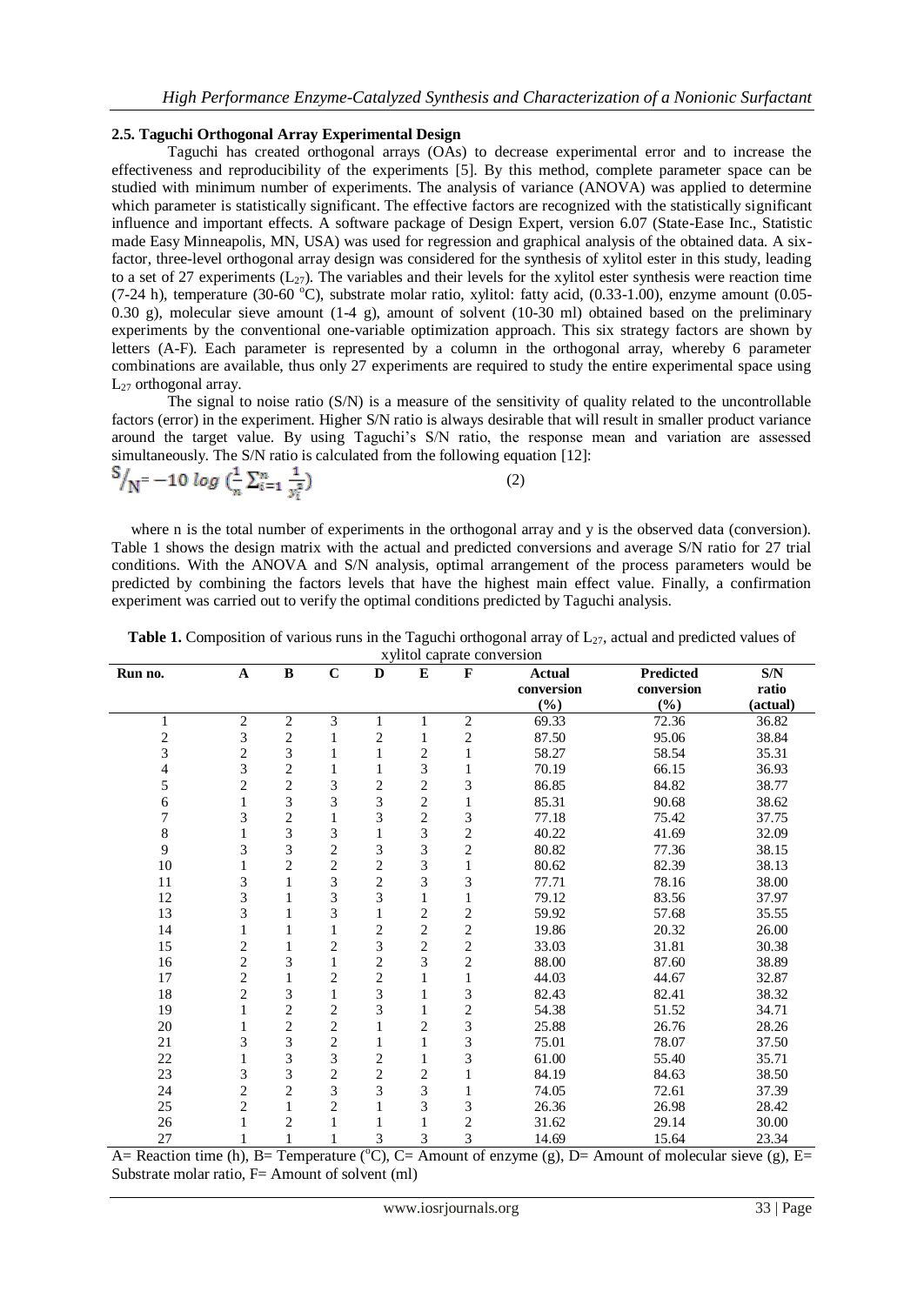#### **2.6. Artificial Neural Network (ANN)**

The MATLAB neural network toolbox version 7.8 was employed in this study to develop the ANN model. The six parameters employed in Taguchi design was used as the inputs to the network. The output was the xylitol ester conversion. A set of data including 30 experiments were used for training the network. Most training data were obtained from Taguchi orthogonal array design. According to Hung *et al.*, application of orthogonal arrays for data collection can reduce the number of data required for training the neural network, and increase the accuracy [13]. The experimental data used for training the ANN are presented in Table 2. In order to ensure robustness of the network and avoid "overfitting" phenomenon, a second test dataset was used (Table 2). The data were normalized within the range of [−1, 1] to increase the ability of the network to learn the relation between inputs and output [14]. A multilayer perceptron based feed-forward neural network which uses Levenberg–Marquardt algorithm (LMA) was applied for modeling the enzymatic reaction. LMA, which is a combination of steepest descent and the Gauss-Newton method, is usually used as a fast and efficient training algorithm for moderate-sized feedforward ANNs. Different neural networks were trained and the optimum number of hidden layers and neurons and the type of transfer function were determined. The performance of the ANN model was measured by mean square error (MSE) and coefficient of determination  $(R^2)$  between the values predicted by the model and the actual values (Equations 3 and 4):

$$
R^{2} = 1 - \frac{\sum_{i=1}^{n} (y_{kp}^{*} - y_{kp})^{2}}{\sum_{i=1}^{n} (y_{kp} - \overline{y})^{2}}
$$
  
\n
$$
MSE = \frac{\sum_{i=1}^{n} (y_{kp}^{*} - y_{kp})^{2}}{n}
$$
\n(3)

where y is the average of y over the n samples, and  $y_{kp}$  and  $y_{kp}$  are the actual and predicted outputs, respectively.

#### **2.7. Determination of the Hydrophile-Lipophile Balance (HLB) Value**

The HLB is a valuable parameter for the classification of nonionic surfactants. The HLB values were calculated from the partial weights of a hydrophilic group and a hydrophobic group in the whole compound according to the following equation [15]:

$$
HLB_{value} = \left(\frac{W_P}{W_S}\right) \times 20 = \frac{M \text{ Hydrophilic}}{M \text{ Hydrophilic+M Lipophilic}} \times 20
$$
 (Equation 5)

(6)

where M is molecular weight of the portion of the molecule,  $W_p$  is partial weight of a hydrophilic group and W<sup>s</sup> is weight of total molecule.

 HLB number ranges from 0 to 20, corresponding to the most lipophilic and the most hydrophilic property. The HLB value of each fraction was calculated accordingly and the HLB value for the product mixture consisting of mono-, di-, tri- and tetra xylitol esters was calculated as follows:

where  $x_i$  is percentage abundance of each ester.

# $HLB_{mixture} = \sum_{i=1}^{n} x_i \times HLB_i$

**Table 2.** Experimental training and testing data of ANN for the synthesis of xylitol ester

| $\mathbf{A}$         | B  | $\mathbf C$ | D   | E    | $\mathbf{F}$ | Actual conversion (%) |
|----------------------|----|-------------|-----|------|--------------|-----------------------|
| <b>Training data</b> |    |             |     |      |              |                       |
| 18                   | 60 | 0.12        | 2.5 | 0.33 | 10           | 87.20                 |
| 7                    | 50 | 0.12        | 1.0 | 0.50 | 30           | 25.88                 |
| 18                   | 60 | 0.30        | 4.0 | 2.00 | 20           | 83.00                 |
| 24                   | 60 | 0.05        | 1.0 | 0.50 | 10           | 76.00                 |
| 24                   | 50 | 0.05        | 1.0 | 1.00 | 10           | 70.00                 |
| 18                   | 50 | 0.30        | 1.0 | 0.33 | 20           | 69.33                 |
| 7                    | 30 | 0.05        | 2.5 | 0.50 | 20           | 19.86                 |
| 24                   | 60 | 0.12        | 4.0 | 1.00 | 20           | 80.81                 |
| 7                    | 30 | 0.05        | 4.0 | 1.00 | 30           | 14.69                 |
| 18                   | 60 | 0.30        | 4.5 | 1.00 | 20           | 79.00                 |
| 18                   | 50 | 0.30        | 2.5 | 0.50 | 30           | 86.85                 |
| 7                    | 60 | 0.30        | 2.5 | 0.50 | 10           | 83.00                 |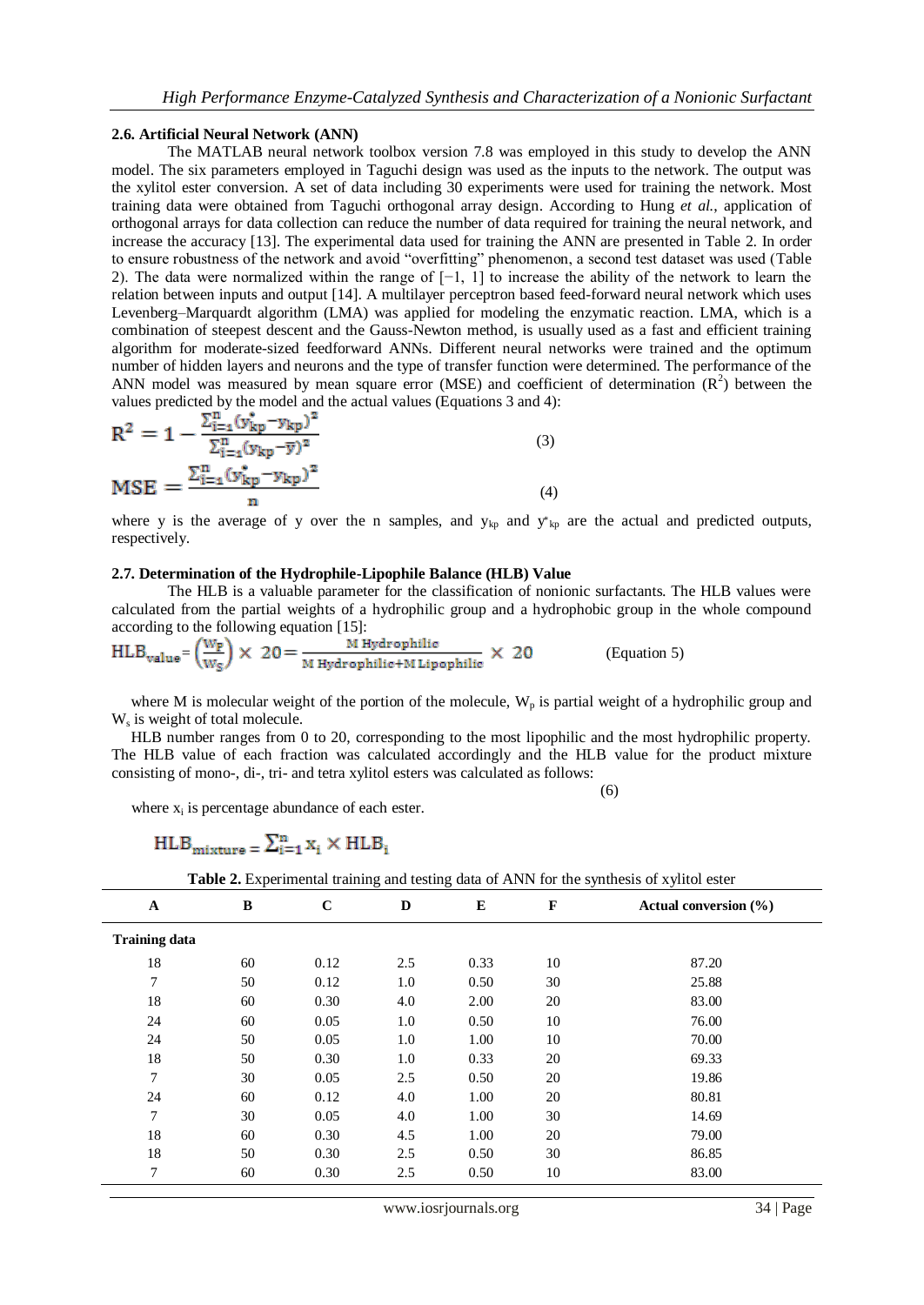| High Performance Enzyme-Catalyzed Synthesis and Characterization of a Nonionic Surfactant |  |  |  |  |
|-------------------------------------------------------------------------------------------|--|--|--|--|
|                                                                                           |  |  |  |  |

| 18                  | 30 | 0.12     | 1.0     | 1.00     | $\overline{30}$ | 26.36 |
|---------------------|----|----------|---------|----------|-----------------|-------|
| $18\,$              | 30 | 0.12     | 4.0     | 0.50     | 20              | 33.04 |
| 24                  | 30 | 0.30     | 4.0     | 0.33     | 10              | 79.12 |
| $\tau$              | 60 | 0.30     | 4.0     | 0.50     | 10              | 85.31 |
| $18\,$              | 60 | 0.05     | 1.0     | 0.50     | 10              | 58.27 |
| $\boldsymbol{7}$    | 30 | 0.05     | $1.0\,$ | 0.33     | 10              | 31.62 |
| $\tau$              | 50 | 0.12     | 4.0     | 0.33     | 20              | 54.38 |
| 24                  | 60 | 0.12     | 2.5     | 0.50     | 10              | 84.18 |
| 18                  | 50 | 0.05     | 2.5     | 1.00     | 20              | 86.00 |
| 18                  | 60 | $0.05\,$ | 2.5     | 0.33     | 10              | 87.00 |
| 18                  | 70 | 0.30     | 4.0     | 1.00     | 20              | 40.00 |
| 18                  | 30 | 0.12     | 2.5     | 0.33     | 10              | 44.03 |
| 24                  | 30 | 0.30     | 1.0     | 0.50     | 20              | 59.92 |
| 24                  | 30 | 0.12     | 2.5     | 0.50     | 30              | 45.00 |
| 24                  | 60 | 0.12     | 2.5     | 1.00     | 10              | 85.00 |
| 24                  | 60 | 0.12     | $1.0\,$ | 0.33     | 30              | 75.01 |
| 24                  | 50 | $0.30\,$ | $1.0\,$ | 0.33     | 30              | 78.00 |
| 18                  | 50 | 0.30     | 4.00    | $1.00\,$ | 10              | 74.00 |
| <b>Testing data</b> |    |          |         |          |                 |       |
| 24                  | 50 | 0.05     | 2.5     | 0.33     | 20              | 87.50 |
| 18                  | 60 | 0.05     | 2.5     | 1.00     | 20              | 88.00 |
| 7                   | 60 | 0.30     | 2.5     | 0.33     | 30              | 61.00 |
| 24                  | 30 | 0.30     | 2.5     | 1.00     | 30              | 77.18 |
| 24                  | 50 | 0.05     | 4.0     | 0.50     | 30              | 77.18 |
| 18                  | 60 | 0.05     | 4.0     | 0.33     | 30              | 82.43 |
| 7                   | 60 | 0.30     | 1.0     | 1.00     | 20              | 40.22 |
| $\boldsymbol{7}$    | 50 | 0.12     | 2.5     | 1.00     | 10              | 80.62 |

A= Reaction time (h), B= Temperature ( $\degree$ C), C= Amount of enzyme (g), D= Amount of molecular sieve (g), E= Substrate molar ratio,  $F=$  Amount of solvent (ml)

### **2.8. Physicochemical Characterization of Xylitol Caprate Surfactant**

Some physicochemical properties of xylitol ester namely, melting point, refractive index and saponification values were analyzed according to AOCS Test Methods Cd 1d-92(97), Cc 3-25, Ca-40(97) and Cd 3-25 [16]. The melting point of the product mixture was determined by the capillary method using digital melting point apparatus (model Electrothermal IA9000). The refractive index of the product was measured by Refracto 30GS (Mettler Toledo, US) instrument.

 The emulsifying activity of xylitol ester was determined by a modified version of the method described by Cooper and Goldenberg [17]. Equal volumes of the different solutions (0.5% (w/v)) in distilled water and *n*decan were added to glass tubes. The mixtures were shaken vigorously by a vortex and allowed to stand for 24 h. Emulsification index  $(E_{24})$  was expressed as the percentage of the total height occupied by the emulsion. Span 20 and Tween 80 were used as the control surfactants.

## **2.9. Irritancy Test**

Dermal irritancy of xylitol ester was measured by using the *In Vitro* International's Irritection Assay System (In Vitro International, Irvine, CA) in order to predict their potential to cause irritation on human skin. Standard volume dependent dose-response studies based on cosmetic protocols were performed with the Dermal Irritection Assay test methods [18]. The assay is based on the fact that dermal irritating compounds cause alterations or denaturalization of collagen, keratin and other dermal protein structures. Samples of 50, 75, 100 and 125 mg were weighed and applied onto a synthetic membrane disc biobarriers. Protein reagents (oligometric protein, glycoprotein, lipids constituents and globulins) and blanking buffers were added to the 24-well assay plate. The synthetic discs which contained various amounts of ester samples were inserted into the corresponding blank and test sample wells of the plates and incubated at 25 °C for 24 hours. The optical density (OD) of the protein blanking buffer and test samples was then recorded by MRX microplate reader at a wavelength of 450 nm [19].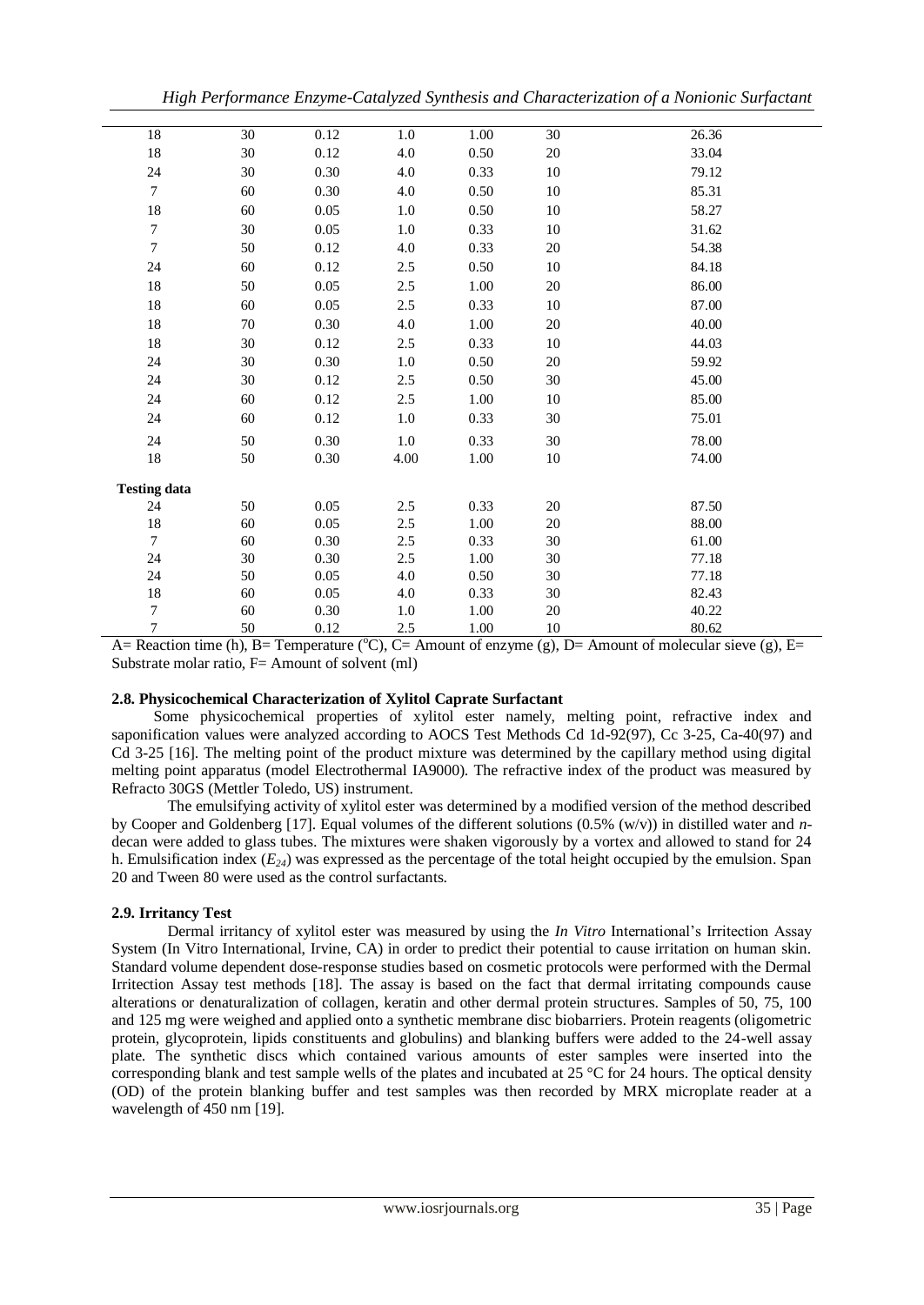# **III. Results and Discussion**

### **3.1. Taguchi Orthogonal Array Design and Analysis of Variance**

Experimental design along with the observed and predicted responses and average S/N ratio are shown in Table 1.

 The predicted values were seen to be sufficiently correlated with the observed values. Table 3 shows the analysis of variance (ANOVA). The model F-value of 37.36 with prob> F-values <0.0001 implies the model is significant. There is only 0.01% chance that a model F-value this large could occur due to noise. Typically, a  $\mathbb{R}^2$ value of 0.7500 implies the model is adequate for representing the real relationship among the factors while a  $\mathbb{R}^2$  $of > 0.9000$  indicates that the model describes the real situation well [20].

|  | Table 3. Analysis of main selected factorial terms and ANOVA of xylitol caprate synthesis with orthogonal |             |  |  |  |  |
|--|-----------------------------------------------------------------------------------------------------------|-------------|--|--|--|--|
|  |                                                                                                           | array model |  |  |  |  |

| <b>Terms</b> | Sum of squares | Degree of<br>freedom | <b>Mean square</b> | <b>F</b> value | Prob > F |
|--------------|----------------|----------------------|--------------------|----------------|----------|
| A            | 153.46         | 2                    | 76.73              | 113.22         | < 0.0001 |
| B            | 171.04         | 2                    | 85.52              | 126.18         | < 0.0001 |
| C            | 45.57          | 2                    | 22.79              | 33.62          | < 0.0005 |
| D            | 35.11          | 2                    | 17.56              | 25.90          | < 0.0011 |
| E            | 11.83          | 2                    | 5.92               | 8.73           | 0.0167   |
| F            | 22.92          | $\mathfrak{D}$       | 11.46              | 16.91          | 0.0034   |
| CE           | 20.94          | 4                    | 5.24               | 7.73           | 0.0151   |
| DE           | 45.58          | 4                    | 11.40              | 16.81          | 0.0021   |

**ANOVA**

| <b>Source</b>                | Sum of squares | Degree of<br>freedom | <b>Mean</b><br>square | <b>F-value</b> | Prob>F |
|------------------------------|----------------|----------------------|-----------------------|----------------|--------|
| Model                        | 506.46         | 20                   | 25.32                 | 37.36          | 0.0001 |
| Residual                     | 4.07           | 6                    | 0.68                  |                |        |
| Corrected                    | 510.53         | 26                   |                       |                |        |
| total                        |                |                      |                       |                |        |
| <b>Regression statistics</b> |                |                      |                       |                |        |
| Standard deviation           |                | 0.82                 | $R^2$                 |                | 0.9920 |
| Mean                         |                | 34.93                | Adjusted $R^2$        |                | 0.9655 |
| <b>CV</b>                    |                | 2.36                 | Predicted $R^2$       |                | 0.8387 |
| <b>PRESS</b>                 |                | 82.35                | Adequate precision    |                | 21.578 |

In this research, the model obtained from ANOVA indicates that the coefficient of determination  $(R^2)$  was 0.9920. In addition, the model has an adequate precision of 21.578. The adequate precision value is an index of signal to noise and a value > 4 is a necessity for a model with a good fit. The model also shows standard deviation, mean, coefficient of variation (CV), predicted residual sum of square (PRESS), adjusted  $R^2$  and predicted  $\mathbb{R}^2$ . For calculation of the standard deviation of a population, it is necessary to calculate the population's variance. Numerically, the standard deviation is the square root of the residual mean square. The standard deviation of the model was 0.82. Mean is overall average of all the response data. The mean value is 34.93. The coefficient of variation (CV) is calculated from the average and standard derivation. In this orthogonal array model, CV is 2.36. Furthermore, PRESS is a measure of how the model fits each point in the design. The PRESS is computed by first predicting where each point should be from a model that contains all other points except the one in question. The amount of PRESS with this method is 82.35. Adjusted  $\mathbb{R}^2$  is the measure of the amount of variation around the mean explained by the model adjusted for the number of terms in the model. The adjusted  $R^2$  in this model is 0.9655. Predicted  $R^2$  is a measure of the amount of variation in new data explained by the model that is 0.8387.

Analysis of the main factors in xylitol caprate synthesis is shown in Table 3. Values of probe>F less than 0.05 indicated that model terms were significant. The non-significant terms that make the model insignificant were eliminated on the basis of probe>F-values larger than 0.05. Therefore, A (reaction time), B (temperature), C (enzyme amount), D (molecular sieve amount), E (molar ratio), F (effect of solvent), CE (interaction between enzyme amount and molar ratio), and DE (interaction between molecular sieve and molar ratio) are significant model terms in xylitol caprate synthesis.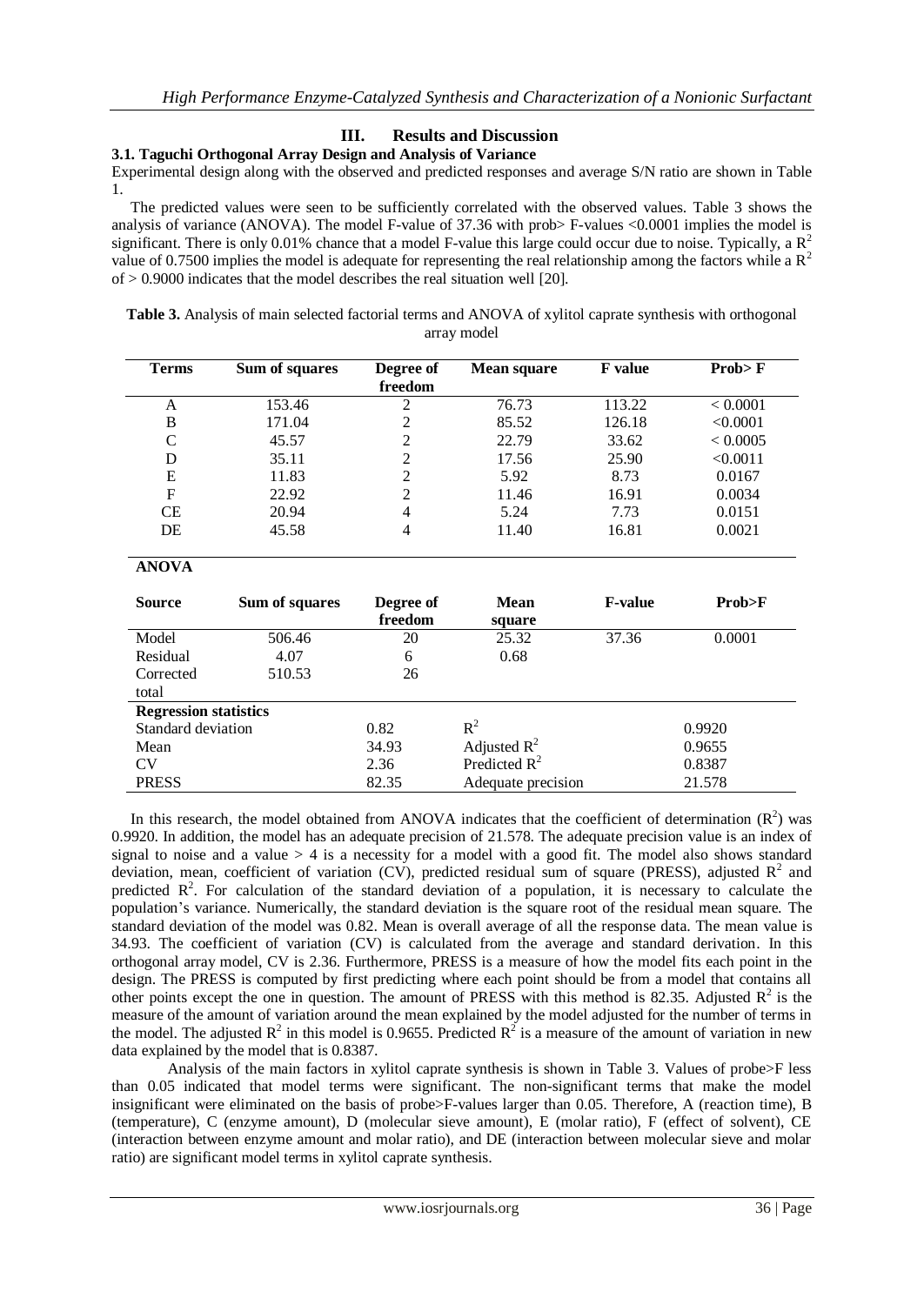### **3.2. Effect of Significant Parameters on the Synthesis of Xylitol Ester**

The main effect plots of the model clearly depict the optimum level of each significant factor in xylitol caprate synthesis. The effect of parameters (time, temperature, enzyme amount, molecular sieve amount and amount of solvent) was predicted by 27 trial experiments that were obtained using orthogonal array method. In addition, according to the conventional OVAT, three levels which produced a better response were selected for the orthogonal array design. The effect of parameters on S/N ratio which increased the accuracy of the model was quite similar to what could be seen for the conversion of ester.

 Effect of time on esterification reaction using orthogonal array prediction is shown in Fig.1(a). The model predicted that a period of 24 h was adequate for reaction of xylitol with capric acid. The conversion and S/N ratio increased from 7 to 24 h. Prolonging the reaction time after 24 h could lead to increase in the production of water molecules in the reaction medium.

 In this condition, the amount of molecular sieve used was not enough for removing the water which was produced in the reverse hydrolysis process, apart from the reaction which has attained the equilibrium state. As the reaction proceeded, the substrate concentration decreased which led to a drop in degree of saturation of the enzyme with substrate [21].

 Fig.1(b) shows one factor orthogonal array plot as a function of temperature. The percentage conversion and S/N increased steeply from 30 to 50°C, but from 50 to 60°C, the conversion and S/N increased gradually. The use of moderate temperature (50-60°C) is beneficial since power costs can be reduced and enzyme stability can be preserved during prolonged operation. Increasing temperature promotes collisions between acyl-enzyme complex and alcohol molecules to result in an accelerated rate of reaction. On the other hand, temperatures higher than 60°C tended to induce enzyme inactivation due to denaturation process and caused decrease in the conversion of ester. With increase in temperature, binding equilibria of substrates is reduced while acid dissociation and solubility is increased that result in unfavorable esterification conditions [22].

 Fig.1(c) depicts the prediction of Taguchi orthogonal array for the effect of varying amount of enzyme on esterification reaction between xylitol and capric acid. The conversion was slightly increased when the enzyme loadings were increased. However, maximum average conversion was obtained when the enzyme amount was at 0.3 g. Additional active sites of enzyme can cause increase in the formation of acyl-enzyme complex and subsequently the products [23]. Further increase in enzyme to substrate ratio did not significantly increase the conversion. This could be due to the fact that, in the presence of a high amount of enzyme, the active site could not be exposed to the substrates and the molecules of the enzyme aggregated together [24]. Furthermore, very high amount of enzyme may lead to a more concentrated mixture and contributed to the decreasing reaction rate. Effects of water removal using varying amount of molecular sieve are presented in Fig.1(d). Response graph shows that the percentage of conversion increased with increasing the amount of molecular sieve up to 2.5 g.



www.iosrjournals.org 37 | Page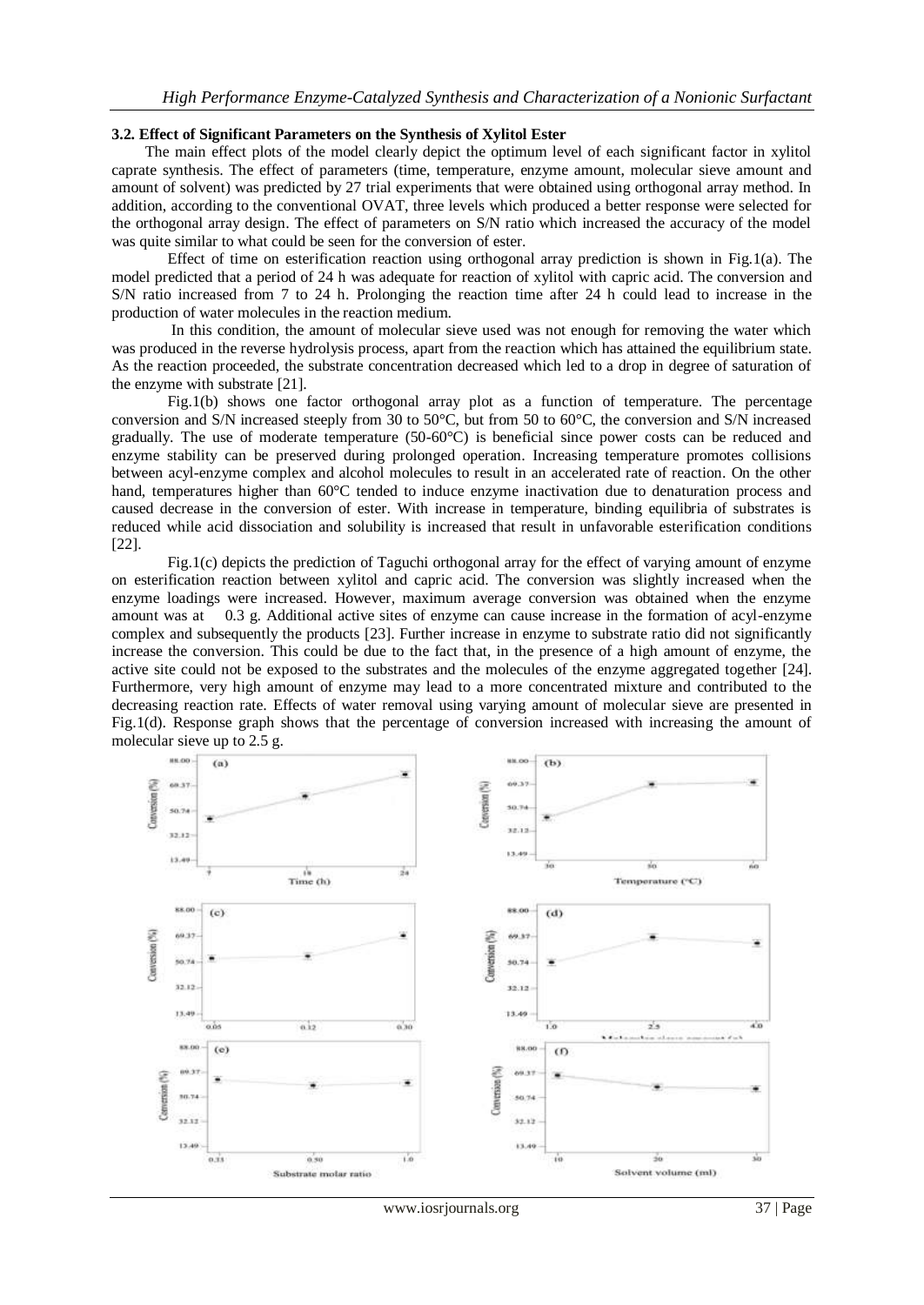

**Figure 1.** Average values of the conversion at three levels for the effect of (a) reaction time, (b) temperature, (c) enzyme amount, (d) molecular sieve amount, (e) substrate molar ratio, (f) solvent volume, and (g) xylitol concentration.

A certain amount of water is required for keeping the enzyme in its active conformation and also favors the shift in equilibrium of the reaction towards synthesis [25]. However, higher amounts of desiccant eliminate too much water causing excessive dehydration of enzyme and reaction medium [26]. The adverse phenomenon of stripping of essential water from an enzyme into a nonaqueous medium facilitates enzyme aggregation, which attributed to decrease in enzyme activity. Therefore, the amount of the molecular sieve must be controlled carefully since optimization of the reaction system needs a suitable balance between the opposite effects.

 The effect of varying molar ratio of xylitol: fatty acid on the conversion is illustrated in Fig.1(e). The percentage of conversion was relatively constant. According to the F-value of the parameters effect, substrate molar ratio is not as significant as other parameters in the reaction. A little increase in the conversion at substrate molar ratio of 0.33 (xylitol:fatty acids1:3) may be attributed to greater availability of the acid to enzyme [23].

 Two important properties of a solvent to be used in biocatalysis are its effect on substrate/product solubility (subsequent partitioning) as well as its effects on the reaction and hydration state of the biocatalyst [27]. In addition, it has influence on enzyme activity and stability. Solvent also alters the enzyme specificity, substrate specificity, enantioselectivity, prochiral selectivity, regioselectivity and chemoselectivity [28]. Fig.1(f) shows the main factor plot of solvent amount. By increasing the volume of hexane, the conversion was decreased, which may be attributed to inhibition of enzyme. If solvent amount was considered in terms of xylitol concentration (Fig.1 (g)), increasing the concentration of xylitol increased the percentage conversion since more substrate was available to bind the catalytic site of the enzyme and underwent reaction. Furthermore, higher concentrations of substrates caused more collisions between enzyme and substrate molecules. Taguchi plots of predicted responses for the interaction of molar ratio and molecular sieve amount is illustrated in Fig.2.



**Figure 2**. Interaction graphs, average values of S/N ratio and conversion at level 1-3 between the amount of molecular sieve (D) and molar ratio (E),  $(a_1)$  S/N ratio  $(a_2)$  conversion.

 The interaction between molar ratio of 1 and molecular sieve of 2.5 g showed the highest S/N and average conversion. On the other hand, negative effect of increasing molecular sieve amounts was observed at molar ratio of 1. Usually water requirement of enzyme changes with substrate concentrations [25]. The chemical nature of the employed substrates, one hydrophobic and the other hydrophilic, may significantly alter the water distribution in the system, affecting enzymatic activity, stability and relative rates of hydrolysis and synthesis [29]. Generally, proportionally suitable amount of the desiccant is required with definite amount of substrates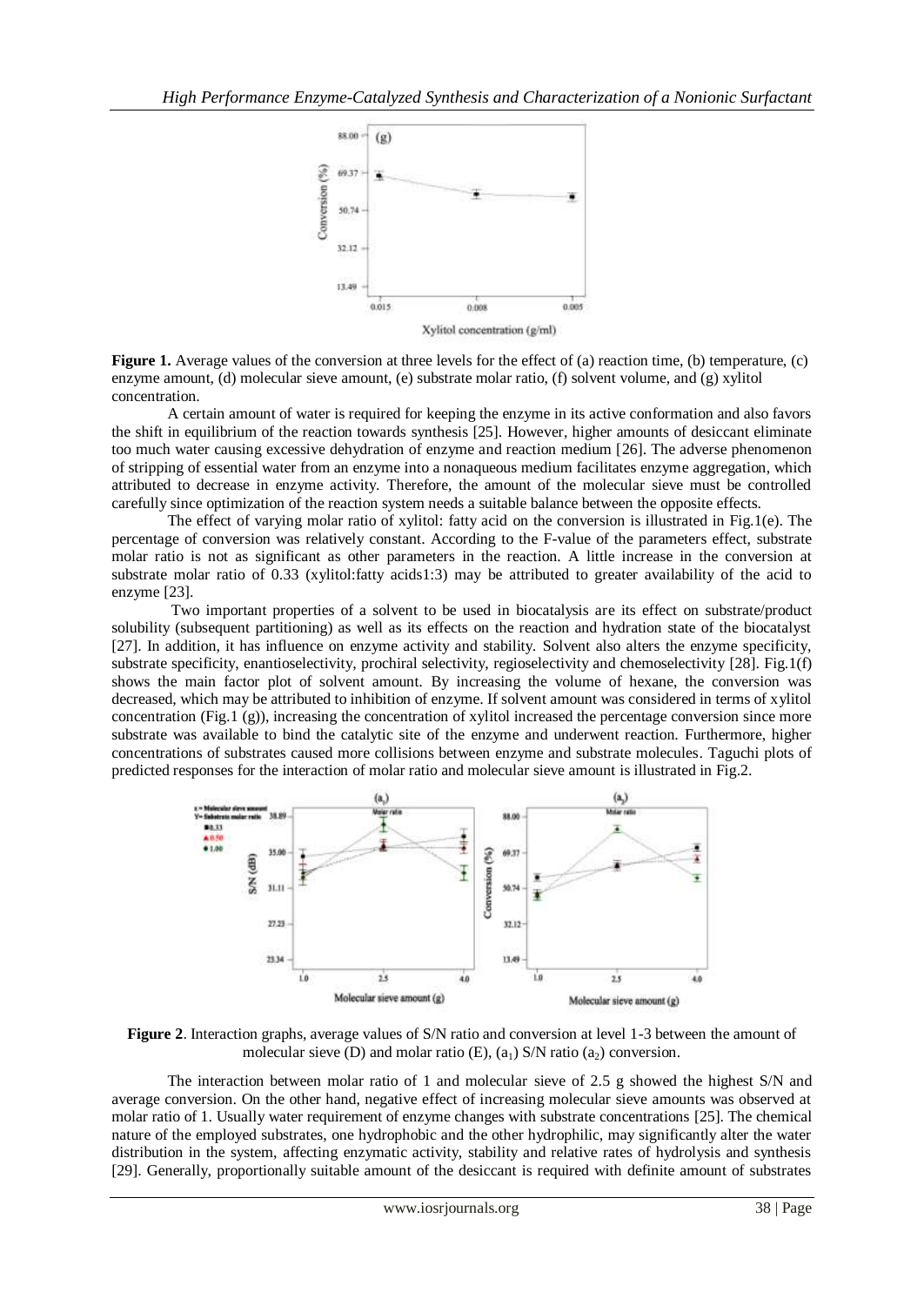molar ratio. However, amounts of desiccant exceeding its optimal level may lead to excessive dehydration of the reaction medium. Moreover, generally very high substrate concentrations more than specific amount for reaction, increase viscosity of reaction medium and together with large amounts of molecular sieve, may impose additional mass transfer limitations on the system [30]. Fig.3 shows the predicted responses for the enzyme amount and substrate molar ratio interaction. While the positive effect of increasing biocatalyst amount was clearly evident at molar ratio of 0.5 (xylitol:fatty acids, 1:2), a less significant increase of S/N and conversion was observed at 0.33 (xylitol:fatty acids, 1:3). The results indicated that high conversions were possible with small amounts of enzyme when high amount of substrate (fatty acid) was used. This is beneficial from the economical aspect since the cost of enzyme is usually higher than that of substrates.



**Figure 3**. Interaction graphs, average values of S/N ratio and conversion at level 1-3 between the amount of enzyme (C) and molar ratio (E),  $(a_1)$  S/N ratio,  $(a_2)$  conversion.

### **3.3. Optimization of Reaction Conditions and Model Validation**

The Taguchi method can indicate the optimal combination of parameters to obtain the highest percentage conversion. By using the optimization function of the Design Expert Software, five other experiments with desirability value of 1 were used to predict the optimal conditions for Novozym 435-catalyzed synthesis of xylitol ester. The desirability method makes use of an objective function, D, called the desirability function according to Equation 7:

$$
D = (d_1 \times d_2 \times ... \times d_n)^{1/n} = \left(\prod_{i=1}^n d_i\right)^{1/n}
$$
 (7)

where n is the number of responses in the measure and  $d_i$  is the desirable ranges for each response.

The optimum conditions are presented in Table 4. Experiments were then carried out under recommended conditions and resulting responses were compared to the predicted values. The maximum conversion obtained was 88.00% with S/N 38.85 with reaction time of 18 h at 60°C, minimum enzyme amount 0.05 g, molecular sieve amount 2.5 g, molar ratio 1 and 20 ml solvent. At minimum amount of molecular sieve, maximum amount of enzyme  $(0.30 \text{ g})$  is required to result in a relatively high conversion. If reaction time is considered important for the industry, at minimum time (7 h), 80.62% conversion can be achieved. The results show that actual values are in good agreement with the predicted ones. Therefore, it has been demonstrated that Taguchi method can be applied effectively to optimize the enzymatic synthesis of xylitol ester.

**Optimum Conditions Conversion** (%) **Ex p A (h) B (°C) C (g) D (g) E F (ml) Predicted S/N Predicte d Actual Error (%)** 1 18 60 0.05 2.5 1.00 20 38.85 87.60 88.00 0.45 3 24 60 0.30 1.0 1.00 20 38.33 82.51 81.66 -1.03 4 7 50 0.12 2.5 1.00 10 38.43 83.50 80.62 -3.44

**Table 4.** Optimum condition solutions for xylitol caprate synthesis

A= Reaction time, B= Temperature, C= Amount of enzyme, D= Amount of molecular sieve,

 $E=$  Molar ratio,  $F=$  Amount of solvent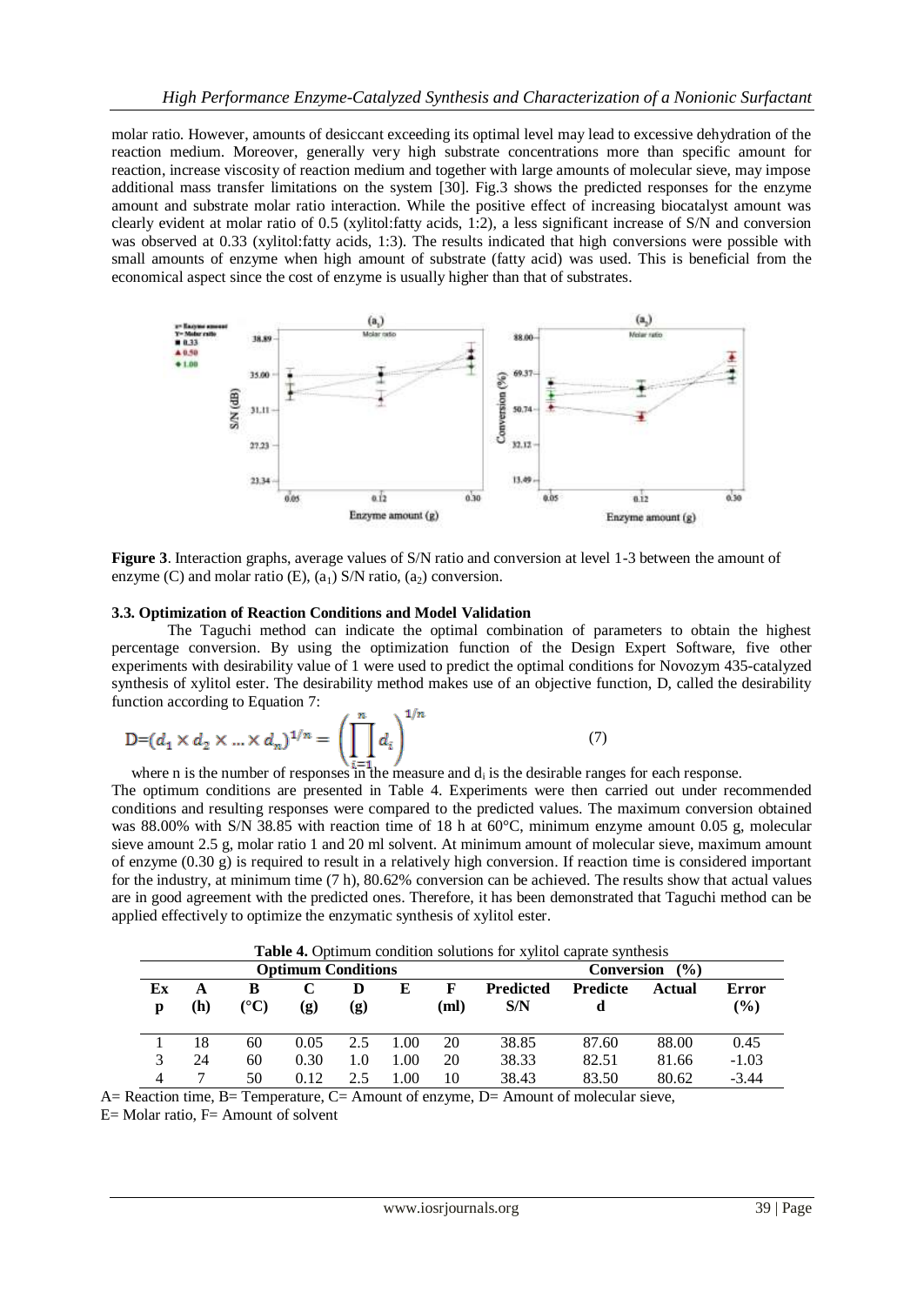### **3.4. Artificial Neural Network Analysis**

In this research, for prediction of xylitol ester conversion, various feedforward neural networks (FFNs) with different configurations were trained using the Levenberg-Marquardt algorithm (LMA). The training data was utilized to compute the network parameters. Moreover, in order to find the optimal number of hidden layers and hidden neurons, training was also performed for various 6-x-y-z-1 architectures. After 8 iteration step (a step in the training process that the network is presented with a new pattern and different set of weights), the target was achieved and the network training was completed.

 The number of neurons in hidden layers is very important as it influences the learning time and generalization property of the network. There is no general rule for choosing the number of neurons in a hidden layer and it depends on the complexity of the system. The optimal number of neurons can be selected through a trial and error process as it has been performed in this study. The best network was used to compare the actual and predicted outputs for the training and testing data.

 The goal of network training is to minimize the mean square error (MSE) between the measured value and the predicted output. The network with two hidden layers including seven and five neurons in the first and second hidden layers exhibited the best performance in predicting the conversion of the ester based on the mean square error (MSE). Fig. 4 shows the coefficient of determination for the network with the optimum number of hidden layer. An excellent correlation between experimental and predicted values for the training set with  $R<sup>2</sup>$ equal to 1 was obtained.



**Figure 4**. Correlation between the actual and predicted values of the ANN models with respect to training and testing data for the best hidden layer (two hidden layers).

 In order to check the accuracy and generalization of the model, the network performance was also investigated with respect to the testing dataset. The modeling errors of training and testing data are shown in Table 5. As it can been seen in the Table, the network with two hidden layers shows the best performance. The best network was used in the further part of the study for prediction of the conversion with various operational parameters.

| <b>Number of hidden layers</b> | MSE             |                |                 |                |  |
|--------------------------------|-----------------|----------------|-----------------|----------------|--|
|                                | <b>Training</b> | <b>Testing</b> | <b>Training</b> | <b>Testing</b> |  |
|                                | 4.1725e-22      | 0.55669        |                 | 0.95322        |  |
|                                | 2.3413e-29      | 0.03751        |                 | 0.97739        |  |
|                                | 7.2669e-24      | 0.05215        |                 | 0.97483        |  |

**Table 5.** ANN Modeling error with respect to training and testing data

### **3.5. Comparison of Taguchi and ANN Prediction**

The performance of the Taguchi OA and ANN in the estimation of ester conversion in Novozym 435 catalyzed synthesis of xylitol ester was compared. The predicted responses achieved from Taguchi and ANN were compared with the observed values.  $R^2$  and MSE between experimental and predicted values for a set of testing data including optimum conditions were 0.997413 and 2.91588 for Taguchi OA, and 0.999246 and 0.85000 for the ANN, respectively.

 Although both models offered good quality predictions of the percentage conversion, ANN was slightly better than Taguchi in data fitting and estimation capability. In fact, neural networks are more accurate modeling techniques due to their ability to learn and handle nonlinear and dynamic situations typical of biological processes [7]. However, ANNs have the disadvantage of requiring large amounts of training data in comparison to Taguchi method. In the present study, to overcome this ANN problem, the Taguchi OA design was applied to decrease the number of experiments. The combination of Taguchi parameter design and ANN can generate a very efficient tool for modeling of the process and the optimal settings of operational condition.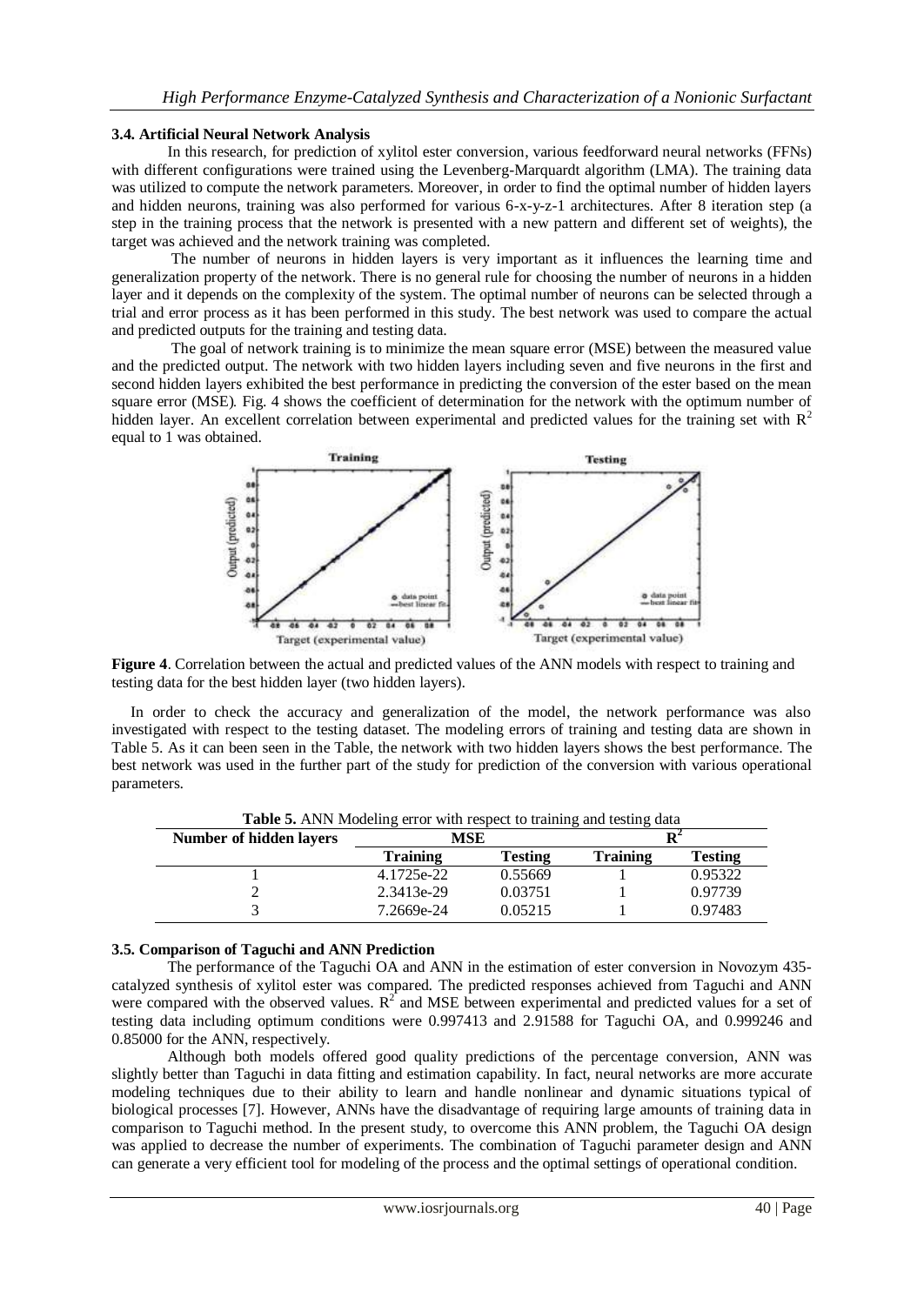### **3.6. Characterization of Xylitol Caprate Ester**

Production of xylitor ester was monitored by TLC. The ester was observed with a retention factor of 0.66. FTIR analysis has shown a strong absorption band at 1733 cm<sup>-1</sup> that belongs to C=O stretching of the ester and a broad band at 1259 cm<sup>-1</sup> corresponded to C-O stretching vibration of the ester. GCMS analysis showed that formation of xylitol diester (retention time: 15.972 min) was predominant over mono (retention time: 15.604 min), tri (retention time: 16.074 min) and tertra (retention time: 17.198 min) esters with 68.81, 17.00, 9.59 and 4.60% conversion, respectively. According to Gebhardt *et al*, *Candida antarctica* lipase B possesses a confirmed regioselectivity for the acylation of primary OH groups of sugar alcohol molecules [31]. The structure of the diester purified (96% purity) by column chromatography was characterized using <sup>1</sup>H-NMR and  $^{13}$ C-NMR spectroscopy as follows (Scheme 1):

<sup>1</sup>H-NMR (400MHz, CDCl<sub>3</sub>,  $\delta$ ): 4. 09 (dd, J<sub>H1a-H1b</sub>= 11.0 Hz, J<sub>H1(a,b)-H2</sub>= 6.4Hz, 4H); 3.88 (m, 2H, H<sub>2</sub>); 3.81 (m, 1H, H<sub>3</sub>); 2.26 ( t, J<sub>2'-3</sub>'= 7.4Hz, 4H, H<sub>2</sub>'); 1.29 (m, 30H, H<sub>3</sub>'-H<sub>9</sub>'); 0.88, (t, J<sub>H9'-H10</sub>'= 7.4 Hz, 7H, H<sub>10</sub>'); <sup>13</sup>C-NMR (100 MHZ, CDCl3, δ): 173 (C=O), C3 (72), C2, C4 (68), C1, C5 (62), C2' (34), C3' (32), C4'-C7' (29-30), C8' (24), C9' (22), C10' (14).



**Scheme 1.** Xylitol dicaprate

### **3.7. The HLB Value of the Produced Surfactant**

The results show that the nonionic surfactant derived from xylitol and capric acid in solvent-based system has an HLB value of 8.7 which is close to Span 20 (sorbitan monolaurate) with HLB value of 8.6. The HLB value of xylitol caprate indicates that the surfactant prepared is lipophilic and can be utilized as an emulsifier for water in oil emulsions and as a wetting and spreading agent.

### *3.8. Physicochemical Characteristics of Xylitol Caprate*

The physicochemical properties of the produced ester are important in determining its application. The properties of xylitol caprate ester are presented in Table 6. The corresponding physicochemical value of the lipophilic commercial surfactant (Span 20) is also included in the Table for comparison.

| <b>Characteristics</b>                  | <b>Xylitol caprate</b> | Span 20          |  |  |
|-----------------------------------------|------------------------|------------------|--|--|
| Physical form                           | Light yellow Semisolid | Oily liquid      |  |  |
| Refractive index                        | 1.443                  | 1.474            |  |  |
| <b>HLB</b> value                        | 8.7                    | 8.6              |  |  |
| Melting point $({}^{\circ}C)$           | 46                     |                  |  |  |
| Emulsification index $(E_{24})$<br>(% ) | 33.3                   | 40.0             |  |  |
| Saponification value<br>(mg KOH/g)      | 240-314                | 158-170          |  |  |
| Solubility in                           |                        |                  |  |  |
| Water                                   | insoluble              | insoluble        |  |  |
| Mineral oil                             | Soluble                | slightly soluble |  |  |

 Refractive index is usually used as a rapid method to monitor the chemical property. Refractive index values of xylitol caprate (1.443) were observed to be slightly higher than capric acid with refractive index of 1.417. According to Shahidi [32], the refractive index increases with increase in length of hydrocarbon chain.

 A large amount of KOH (240-314 mg KOH/g) was needed to saponify xylitol diester, the main product of the esterification, compared to Span 20 comprising mono ester (sorbitan monolaurate) as the main ester in the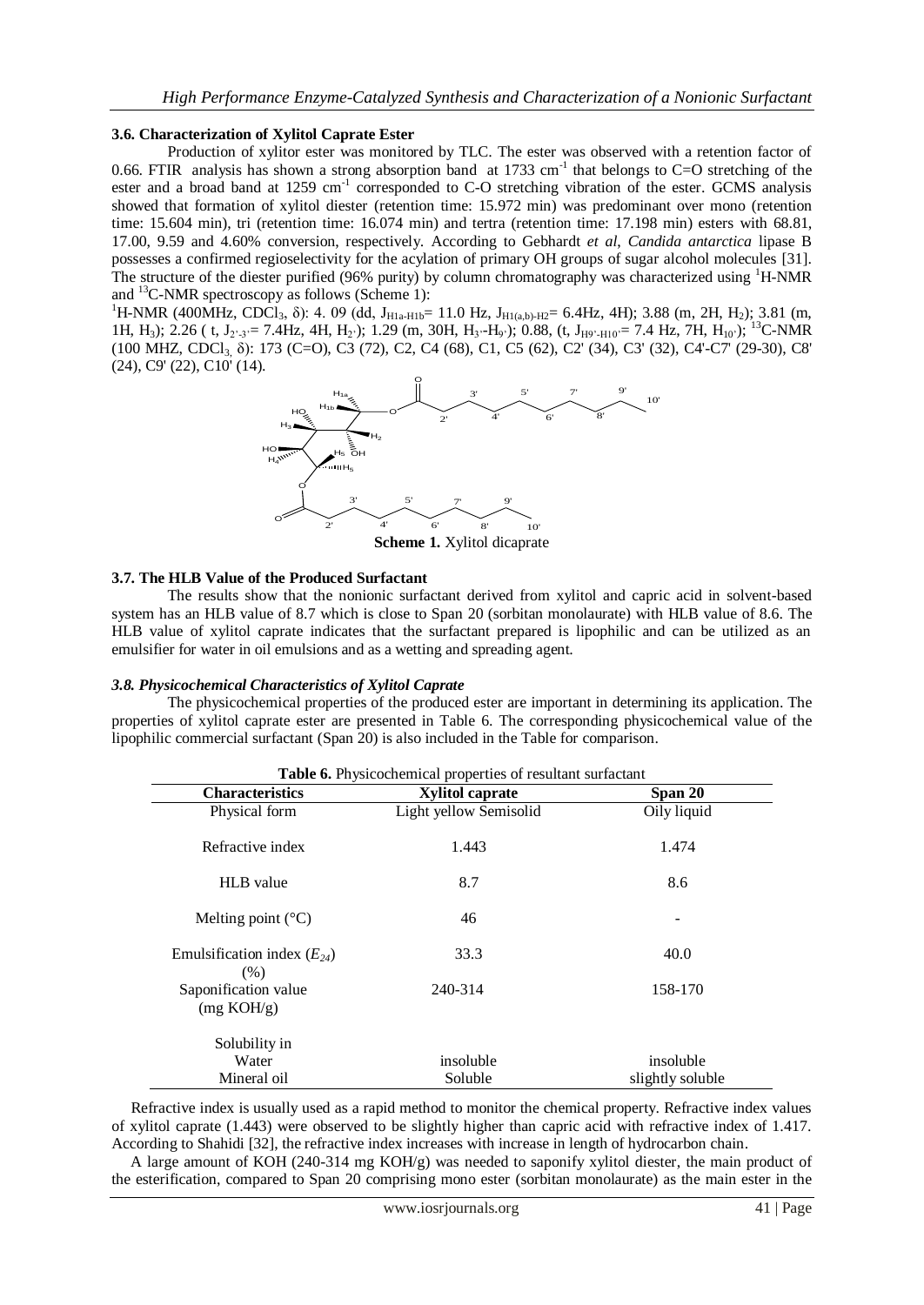compound. Similar findings were observed by Abdul Rahman and Herawan [33]. The physicochemical study shows that xylitol ester has good physicochemical characteristics and is suitable for use in food, detergent, cosmetics and pharmaceutical industries.

The emulsification index  $(E_{24})$  for xylitol ester was relatively high (33.3%) compared to conventional surfactants, Span 20 with  $E_{24}$  of 40.0 and Tween 80 with  $E_{24}$  of 32.0%.

#### **3.9. Irritancy Test**

Nonionic surfactants like Spans have low irritancy compared to other surfactants. The results of irritancy test showed that the samples are slightly-irritant with Human Irritancy Equivalent (HIE) score of 0.90- 1.20, which is the slightly-irritant level. Although surfactants usually have irritation, in formulation with other compounds like oil or water, the irritation is reduced or disappeared.

#### **IV. Conclusion**

Optimization of reaction parameters in lipase-catalyzed production of xylitol ester was successfully performed by Taguchi OA and ANN techniques. Experimental comparison of the two optimization methods indicated that though both developed models provided good quality predictions, the ANN showed slight superiority over Taguchi approach for showing nonlinear relationships. A high substrate conversion (88%) and a high purity ester (96%) were obtained at the optimum conditions. Physicochemical characterization of the produced xylitol dicaprate showed good emulsifying properties and its suitability for industrial application. Findings from this research would be useful for several industries which look for more sustainable processes and products.

#### **References**

- [1]. I.S. Yoo, S.J Park, and H.H. Yoon, Enzymatic synthesis of sugar fatty acid esters*, Journal of [Industrial Engineering](http://www.nonprofitjournals.org/journals/oil_chemists.htm) Chemistry, 13,*  2007, 1-6.
- [2]. C. Blecker[,](http://www.sciencedirect.com/science?_ob=RedirectURL&_method=outwardLink&_partnerName=27983&_origin=article&_zone=art_page&_linkType=scopusAuthorDocuments&_targetURL=http%3A%2F%2Fwww.scopus.com%2Fscopus%2Finward%2Fauthor.url%3FpartnerID%3D10%26rel%3D3.0.0%26sortField%3Dcited%26sortOrder%3Dasc%26author%3DBlecker,%2520C.%26authorID%3D6701473379%26md5%3D82117955f67cd38510148071015ce298&_acct=C000012478&_version=1&_userid=6594633&md5=0b20204cd9439b8ff9a8e517d635bdff) [S.](http://www.sciencedirect.com/science?_ob=RedirectURL&_method=outwardLink&_partnerName=27983&_origin=article&_zone=art_page&_linkType=scopusAuthorDocuments&_targetURL=http%3A%2F%2Fwww.scopus.com%2Fscopus%2Finward%2Fauthor.url%3FpartnerID%3D10%26rel%3D3.0.0%26sortField%3Dcited%26sortOrder%3Dasc%26author%3DDanthine,%2520S.%26authorID%3D6506406367%26md5%3D719f9439a31a06563e241ccd06c65843&_acct=C000012478&_version=1&_userid=6594633&md5=fda807e19d483c03750ae3027eae6ab7) Danthine, M. [Pétré](http://www.sciencedirect.com/science?_ob=RedirectURL&_method=outwardLink&_partnerName=27983&_origin=article&_zone=art_page&_linkType=scopusAuthorDocuments&_targetURL=http%3A%2F%2Fwww.scopus.com%2Fscopus%2Finward%2Fauthor.url%3FpartnerID%3D10%26rel%3D3.0.0%26sortField%3Dcited%26sortOrder%3Dasc%26author%3DPetre,%2520M.%26authorID%3D23568595800%26md5%3Dc8025bb844ad34d00a08db76c1680763&_acct=C000012478&_version=1&_userid=6594633&md5=a1718ba59929712eda8905f93fe7c24b)**,** G. [Lognay,](http://www.sciencedirect.com/science?_ob=RedirectURL&_method=outwardLink&_partnerName=27983&_origin=article&_zone=art_page&_linkType=scopusAuthorDocuments&_targetURL=http%3A%2F%2Fwww.scopus.com%2Fscopus%2Finward%2Fauthor.url%3FpartnerID%3D10%26rel%3D3.0.0%26sortField%3Dcited%26sortOrder%3Dasc%26author%3DLognay,%2520G.%26authorID%3D7004056499%26md5%3D73d9e61043c62cebf73789ddaa6c2ccc&_acct=C000012478&_version=1&_userid=6594633&md5=bd36c02f8dba699828863ccf2bd530e6) [B. Moreau](http://www.sciencedirect.com/science?_ob=RedirectURL&_method=outwardLink&_partnerName=27983&_origin=article&_zone=art_page&_linkType=scopusAuthorDocuments&_targetURL=http%3A%2F%2Fwww.scopus.com%2Fscopus%2Finward%2Fauthor.url%3FpartnerID%3D10%26rel%3D3.0.0%26sortField%3Dcited%26sortOrder%3Dasc%26author%3DMoreau,%2520B.%26authorID%3D23568512300%26md5%3D69714bef68076360d79ce8ea6d1841f4&_acct=C000012478&_version=1&_userid=6594633&md5=be688f78f75f19f2b43d7d23e26199d6)**,** [E.L](http://www.sciencedirect.com/science?_ob=RedirectURL&_method=outwardLink&_partnerName=27983&_origin=article&_zone=art_page&_linkType=scopusAuthorDocuments&_targetURL=http%3A%2F%2Fwww.scopus.com%2Fscopus%2Finward%2Fauthor.url%3FpartnerID%3D10%26rel%3D3.0.0%26sortField%3Dcited%26sortOrder%3Dasc%26author%3DElst,%2520L.%2520Vander%26authorID%3D25649280600%26md5%3D608dae30bd012fb4fdca309b9efe4db9&_acct=C000012478&_version=1&_userid=6594633&md5=40af7c29716c528ef2e6dddb9564eeac). Vander, M. [Paquot,](http://www.sciencedirect.com/science?_ob=RedirectURL&_method=outwardLink&_partnerName=27983&_origin=article&_zone=art_page&_linkType=scopusAuthorDocuments&_targetURL=http%3A%2F%2Fwww.scopus.com%2Fscopus%2Finward%2Fauthor.url%3FpartnerID%3D10%26rel%3D3.0.0%26sortField%3Dcited%26sortOrder%3Dasc%26author%3DPaquot,%2520M.%26authorID%3D7003645048%26md5%3D5b06f618f2d70022963fbaff59248bd1&_acct=C000012478&_version=1&_userid=6594633&md5=040400365a3df2e14843803adc7346b4) and C. [Deroanne,](http://www.sciencedirect.com/science?_ob=RedirectURL&_method=outwardLink&_partnerName=27983&_origin=article&_zone=art_page&_linkType=scopusAuthorDocuments&_targetURL=http%3A%2F%2Fwww.scopus.com%2Fscopus%2Finward%2Fauthor.url%3FpartnerID%3D10%26rel%3D3.0.0%26sortField%3Dcited%26sortOrder%3Dasc%26author%3DDeroanne,%2520C.%26authorID%3D6604086646%26md5%3D02b9e1a983719c10fd3f4567db4bf85a&_acct=C000012478&_version=1&_userid=6594633&md5=385efd60c9973faf01fd7c79fb9d211a) Enzymatically prepared *n*alkyl esters of glucuronic acid: The effect of freeze-drying conditions and hydrophobic chain length on thermal behavior, *Journal of Colloid and Interface Science*, *[321,](http://www.sciencedirect.com/science?_ob=PublicationURL&_tockey=%23TOC%236857%232008%23996789998%23683925%23FLA%23&_cdi=6857&_pubType=J&view=c&_auth=y&_acct=C000012478&_version=1&_urlVersion=0&_userid=6594633&md5=7a7ca191724ea35c54a9128b62eceb91)* 2008, 154-158.
- [3]. S. Tarahomjoo, and I. Alemzadeh, Surfactant production by an enzymatic method. *Enzyme and Microbial Technology 33,* 2003, 33- 37.
- [4]. M. Basri, R.N.Z.R.A. Rahman, A. Ebrahimpour, A.B. Salleh, E.R. Gunawan, and M.B. Abdul Rahman, Comparison of estimation capabilities of response surface methodology (RSM) with artificial neural network (ANN) in lipase-catalyzed synthesis of palmbased wax ester, *BMC Biotechnology*, *7,* 2007, 1-14.
- [5]. Y.R. Abdel-Fattah, H.M. Saeed, Y.M. Gohar, and M.A. El-Baz, Improved production of *Pseudomonas aeruginosa uricase* by optimization of process parameters through statistical experimental designs, *Process Biochemistry, 40,* 2005, 1707-1714.
- [6]. J.Y. Houng, H.F. Hsu, Y.H. Liu, and J.Y. Wu, Applying the Taguchi robust design to the optimization of the asymmetric reduction of ethyl 4-chloro acetoacetate by baker's yeast. *Journal of Biotechnology***,** *100,* 2003, 239-250.
- [7]. D. Bas, and I.H. Boyaci, Modeling and optimization II: comparison of estimation capabilities of surface response methodology with artificial neural networks in biochemical reaction, *Journal of Food Engineering*, *78,* 2007, 846-854.
- [8]. D. Bas, F.C. Dudak, and I.H. Boyaci, Modeling and optimization III: Reaction rate estimation using artificial neural network (ANN) without a kinetic model. *Journal of Food Engineering, 79,* 2007, 622-628.
- [9]. R. Gulati, P. Arya, B. Malhotra, A.K. Prasad, R.K. Saxena, J. Kumar, A.C. Watterson, and V.S. Parmar, Novel biocatalytic esterification reactions on fatty acids: synthesis of sorbitol 1(6)-monostearate. *Arkivoc*, 3, 2003, 159-170.
- [10]. S. Mat Radzi, M. Basri, A.B. Salleh, , A. Ariff, R. Mohammad, M.B. Abdul Rahman, and R.N.Z.R.A. Rahman, High performance enzymatic synthesis of oleyl oleate using immobilised lipase from *Candida antarctica, Electronic Journal of Biotechnology,8,* 2005, 299-298.
- [11]. S. Soultani, J.M. Engasser, and M. Ghoul, Effect of acyl donor chain length and sugar/acyl donor molar ratio on enzymatic synthesis of fatty acid fructose esters, *[Journal of Molecular Catalysis B: Enzyme](http://www.sciencedirect.com/science/journal/13811177), 11,* 2001, 725-731.
- [12]. M. Nalbant, H. Gokkaga, and G. Sar, Application of Taguchi method in the optimization of cutting parameters for surface roughness in turning, *Materials and Design, 28,* 2007, 1379-1385.
- [13]. Y.C. Hung, M.G. Her, and C.Y. Chen, Application of neural networks augmenting Taguchi's orthogonal arrays for simulating kinematics problems of robotics, *International Journal of Computer Applications in Technology, 20,* 2004, 180-187.
- [14]. M.Y. Rafiq, G. Bugmann, and D.J. Eastebrook, [Neural network design for engineering applications,](http://www.ingentaconnect.com/content/els/00457949/2001/00000079/00000017/art00039;jsessionid=17f7dqksrh513.alice) *Computers & Structures, 79,*  2001, 1541-1552.
- [15]. W.C[. Griffin,](http://www.sciencedirect.com/science?_ob=ArticleURL&_udi=B6WBP-4S2F5N3-4&_user=6594633&_coverDate=08%2F31%2F2008&_rdoc=1&_fmt=high&_orig=search&_sort=d&_docanchor=&view=c&_searchStrId=1435640926&_rerunOrigin=google&_acct=C000012478&_version=1&_urlVersion=0&_userid=6594633&md5=669cfe96ab40976262fe8bb7d0431e96#bbib17) Calculation of HLB values of non-ionic surfactants, *Journal of the Society of Cosmetic Chemists, 5,* 1954, 235-249.
- [16]. D. Firestone, *Official Methods and Recommended Practices of the AOCS*; The American Oil Chemists' Society, AOCS Press: Champaign, IL, USA, 1998; Method: Cd 1d-92(97), Cc 3-25, Ca-40(97) and Cd 3-25.
- [17]. D.G. Cooper, and B.G. Goldenberg, Surface-active agents from two *Bacillus* species, *Applied and Environmental Microbiology, 53,* 1987, 224-229.
- [18]. Z.A. Abu Hassan, R. Ismail, and S. Ahmad, Safety evaluation for dermal and ocular irritation of palm dihydroxystearic acid as a cosmetics ingredient, *Journal of Oil Palm Research, 17,* 2005, 160-167.
- [19]. P.S. Keng, M. Basri, M.B. Abdul Rahman, A.B. Salleh, R.N.Z.A. Rahman, and A. Ariff, Optimization of palm based fa t esters production using statistical experimental designs, *Journal of Oleo Science, 54,* 2005, 519-528.
- [20]. P.D. Halland, *Experimental Design in Biotechnology* (Marcel Dekker Inc, NY: USA, 1989).
- [21]. M.B. Abdul Rahman, U.H. Zaidan, M. Basri, M.Z. Hussein, R.N.Z.R. Abdul Rahman, and AB. Salleh, Enzymatic synthesis of methyl adipate ester using lipase from *Candida rugosa* immobilized on Mg, Zn and Ni of layered double hydroxide (LDHs), *Journal of Molecular Catalysis B: Enzyme, 50,* 2008, 33-39.